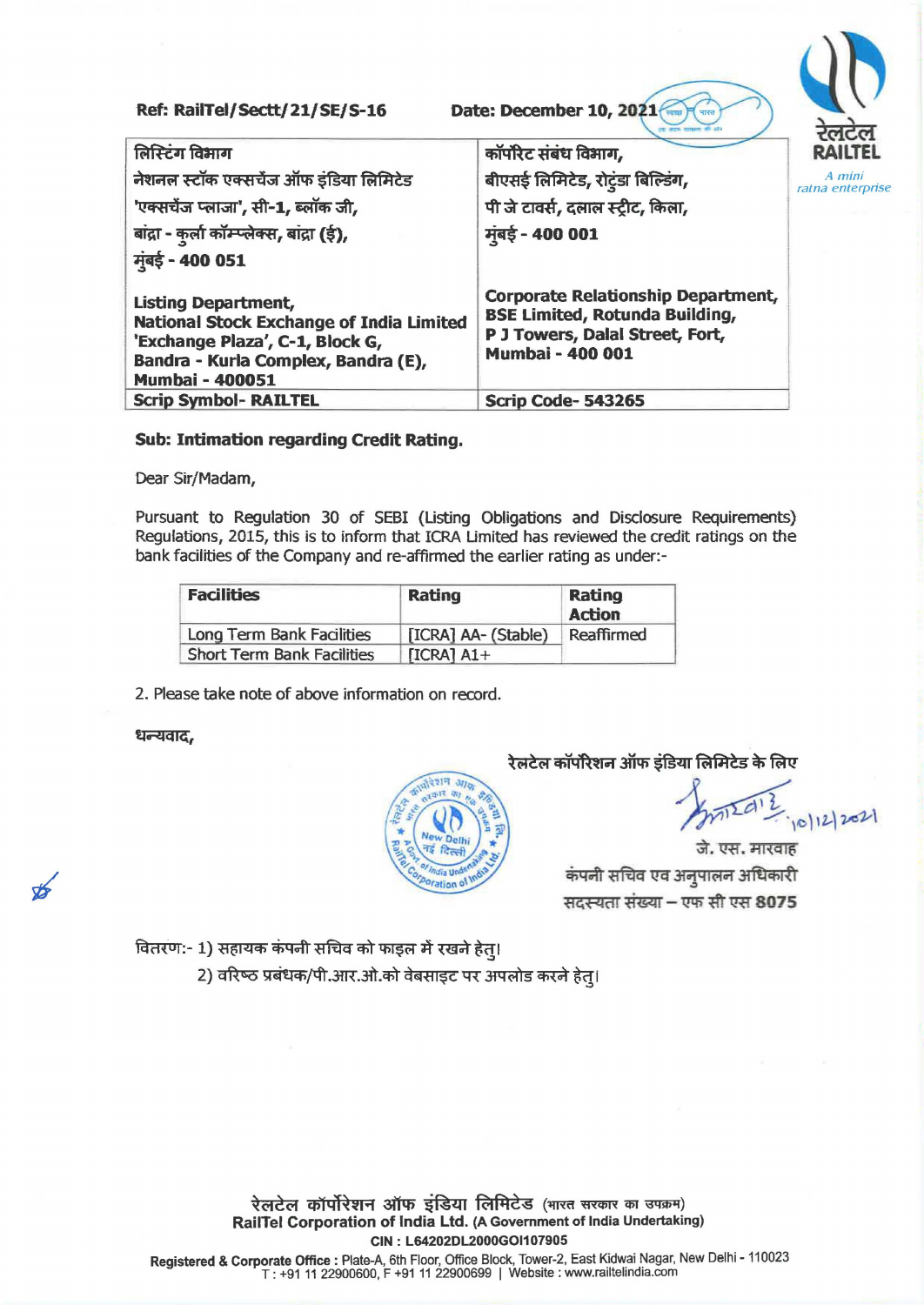

# **ICRA** Limited

### Ref: ICRA/Railtel Corporation of India Ltd./09122021/1

December 09, 2021

# Ms. Madhulika Pathak

General Manager/Finance Railtel Corporation of India Ltd. NBCC Building, Office Tower-2. 6<sup>th</sup> Floor, Plate-A, East Kidwai Nagar, New Delhi - 110023

#### Dear Ma'am,

#### Re: Surveillance of ICRA assigned Credit Rating for Rs 500.0 crore bank facilities of Railtel **Corporation of India Ltd.**

Please refer to your Rating Agreement dated March 23, 2018 between ICRA Limited ("ICRA") and your company, whereby, ICRA is required to review the ratings assigned to your company on an annual basis or as and when the circumstances so warrant. Based on a review of the latest developments, the Rating Committee of ICRA, after due consideration has reaffirmed the long-term rating at [ICRA]AA-(pronounced ICRA double A minus) and short-term rating at **IICRA**]A1+ (pronounced ICRA A one plus). The Outlook on the long-term rating is **Stable**. Instruments with [ICRA]AA rating are considered to have a high degree of safety regarding timely servicing of financial obligations. Such instruments carry very low credit risk.

In any of your publicity material or other document wherever you are using the above Rating(s), it should be stated as [ICRA]AA- (Stable)/ [ICRA]A1+.

The aforesaid Rating(s) will be due for surveillance any time before December 02, 2022. However, ICRA reserves the right to review and/or, revise the above Rating(s) at any time on the basis of new information becoming available, or the required information not being available, or other circumstances that ICRA believes could have an impact on the Rating(s). Therefore, request the lenders and Investors to visit ICRA website at www.icra.in for latest Rating(s) of the Company.

The Rating(s) are specific to the terms and conditions of the bank facilities as indicated to us by you, and any change in the terms or size of the same would require a review of the Rating(s) by us. In case there is any change in the terms and conditions or the size of the rated bank facilities, the same must be brought to our notice before the facility is used by you. In the event such changes occur after the Rating(s) have been assigned by us and their use has been confirmed by you, the Rating(s) would be subject to our review, following which there could be a change in the Rating(s) previously assigned. Notwithstanding the foregoing, any change in the over-all limit of the bank facilities from that specified in the first paragraph of this letter would constitute an enhancement that would not be covered by or under the said Rating Agreement.

Electric Mansion, 3rd Floor Appasaheb Marathe Marg Prabhadevi, Mumbai-400025 Tel.: +91.22.61693300 CIN: L749999DL1991PLC042749 Website: www.icra.in Email: info@icraindia.com Helpdesk: +91 9354738909

Registered Office: B-710, Statesman House, 148, Barakhamba Road, New Delhi 110001.Tel.:+91.11.23357940-45

**RESEARCH** 

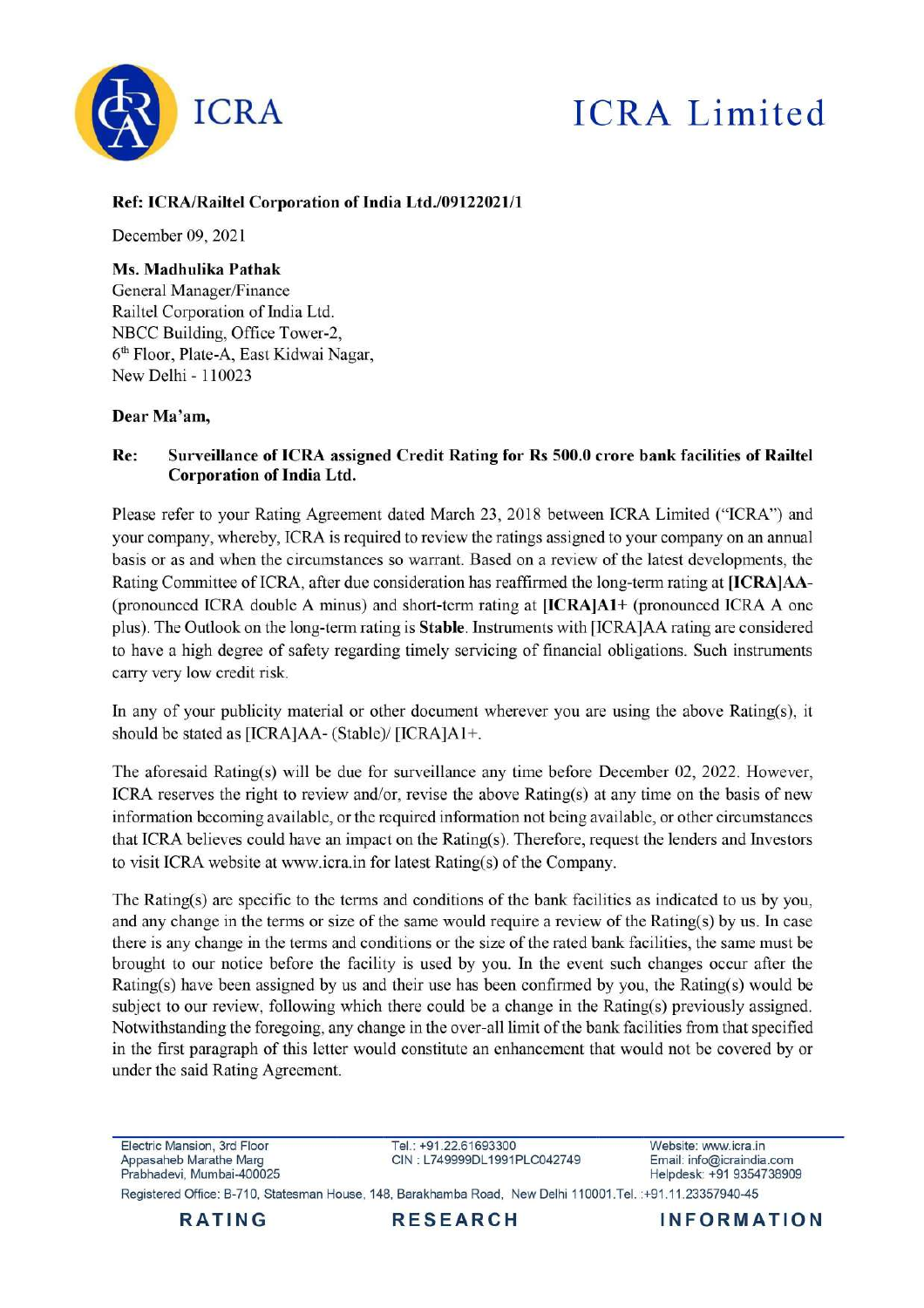

The rating(s) assigned must be understood solely as an opinion and should not be treated, or cause to be treated, as recommendation to buy, sell, or hold the rated bank facility availed by your company.

You are also requested to forthwith inform us about any default or delay in repayment of interest or principal amount of the instrument rated, as above, or any other debt instruments/ borrowing and keep us informed of any other developments which may have a direct or indirect impact on the debt servicing capability of the company including any proposal for re-schedulement or postponement of the repayment programmes of the dues/ debts of the company with any lender(s) / investor(s). Further, you are requested to inform us immediately as and when the borrowing limit for the instrument rated, as above, or as prescribed by the regulatory authority (ies) is exceeded.

We look forward to your communication and assure you of our best services.

With kind regards,

For ICRA Limited

Suprio Banerjee (Vice President) supriob@icraindia.com